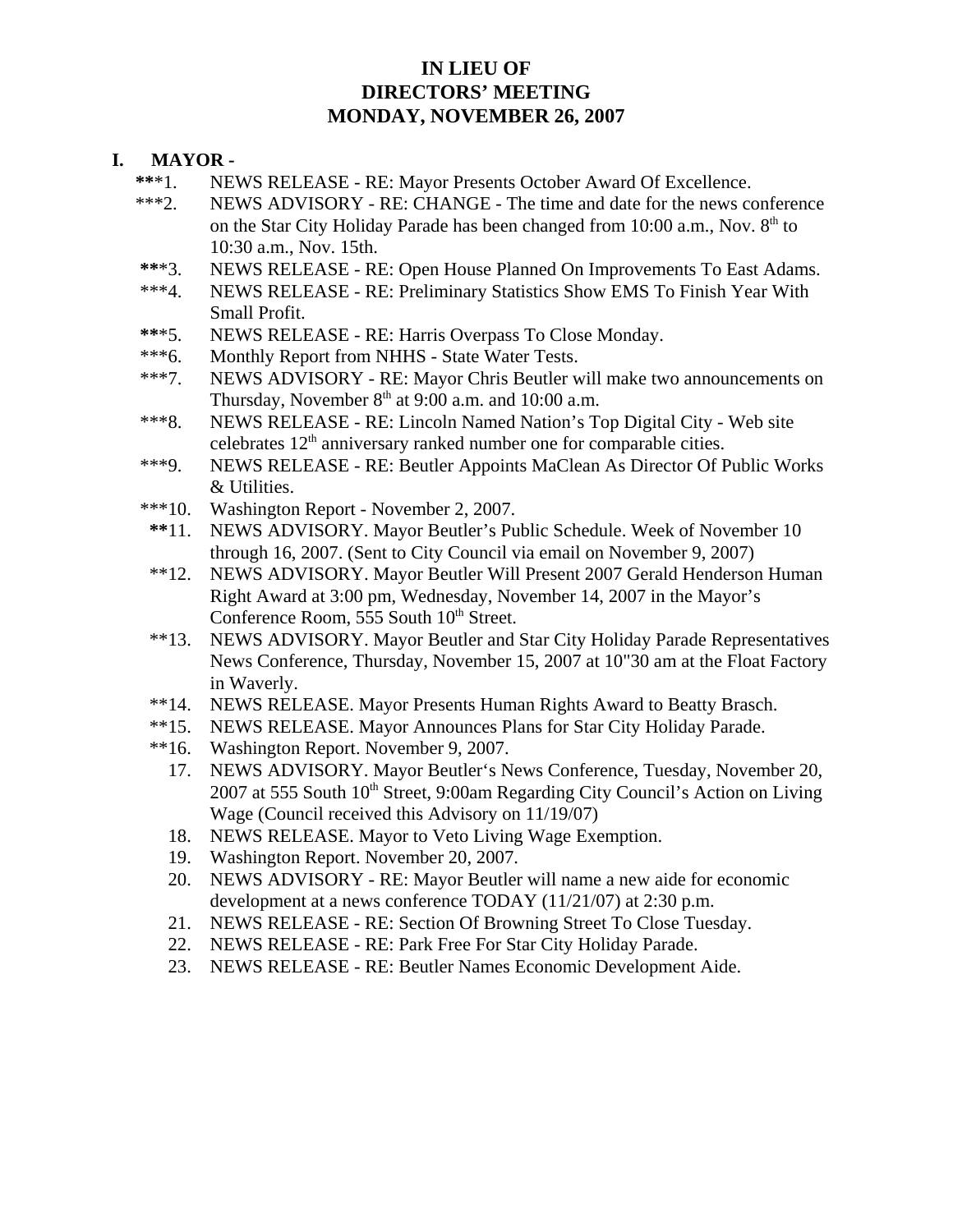## **COUNTY ELECTION COMMISSIONER -**

 1. Letter & Material from David J. Shively, Election Commissioner to Mayor Beutler and Chairman Dan Marvin - RE: Letter to remind you of a Nebraska law that requires political subdivisions to inform the Election Commissioner of any needed adjustments to election district boundaries at least five months prior to any

election.

## **FINANCE/CITY TREASURER -**

- **\***\*\*1. Resolution Investment Report for the year ending August 31, 2007.
	- 2. Monthly City Cash Report for October, 2007.

## **PLANNING -**

\*\*\*1. Letter from Tom Cajka to Lyle Loth, ESP - RE: Hartland Homes NW 6<sup>th</sup> Addition Final

Plat #07067 - Generally located at NW 48<sup>th</sup> Street and W. Madison Avenue.

- \*\*\*2. Letter & Material from Brian Will to Property Owners RE: Administrative Amendment #07104 to The Preserve on Antelope Creek - Use Permit #125.
	- \*\*3. Bill #07R-229, Special Permit No. 07047,  $10<sup>th</sup>$  and Military Road. Plan to Bring Parking Stalls up to 107 for Apartments.
	- \*\*4. Memo from William J. Wayne Regarding Bill #07R-228, #07-171, #07-172 and  $\text{\#07R-229}$ ,  $10^{\text{th}}$  and Military Road.
		- 5. Letter from Tom Cajka to Property Owners RE: Administrative Amendment #071112 to Stone Bridge Creek SP#1845.

## **PLANNING COMMISSION FINAL ACTION** .....

 \*\*1. Special Permit No. 07049. On-Sale Alcohol, 710 Hill Street. Resolution No. PC-01087.

#### **PUBLIC WORKS & UTILITIES** -

- \*\*1. Harris Overpass to Close Monday, November 12, 2007. "O" Street;  $2<sup>nd</sup>$  9<sup>th</sup>. Project #791781.
- \*\*2. Comp Plan Conformance 07022, Special Permit 07047, Change of Zone 07055 REVISED. Percentage of Allowable Fill of 60%, not 40%, for Area of Proposed Development.

# **III. CITY CLERK -**

1. Email Letter of Appeal from Danelle Catlett on Planning Commissioner's Approval of Special Permit 07049.

## **IV. COUNCIL REQUESTS/CORRESPONDENCE** -

## **DAN MARVIN**

\*\*1. Email from Milt Schmidt, United Way Public Sector and Labor Campaign Specialist. Why is City Council trying to take away wages?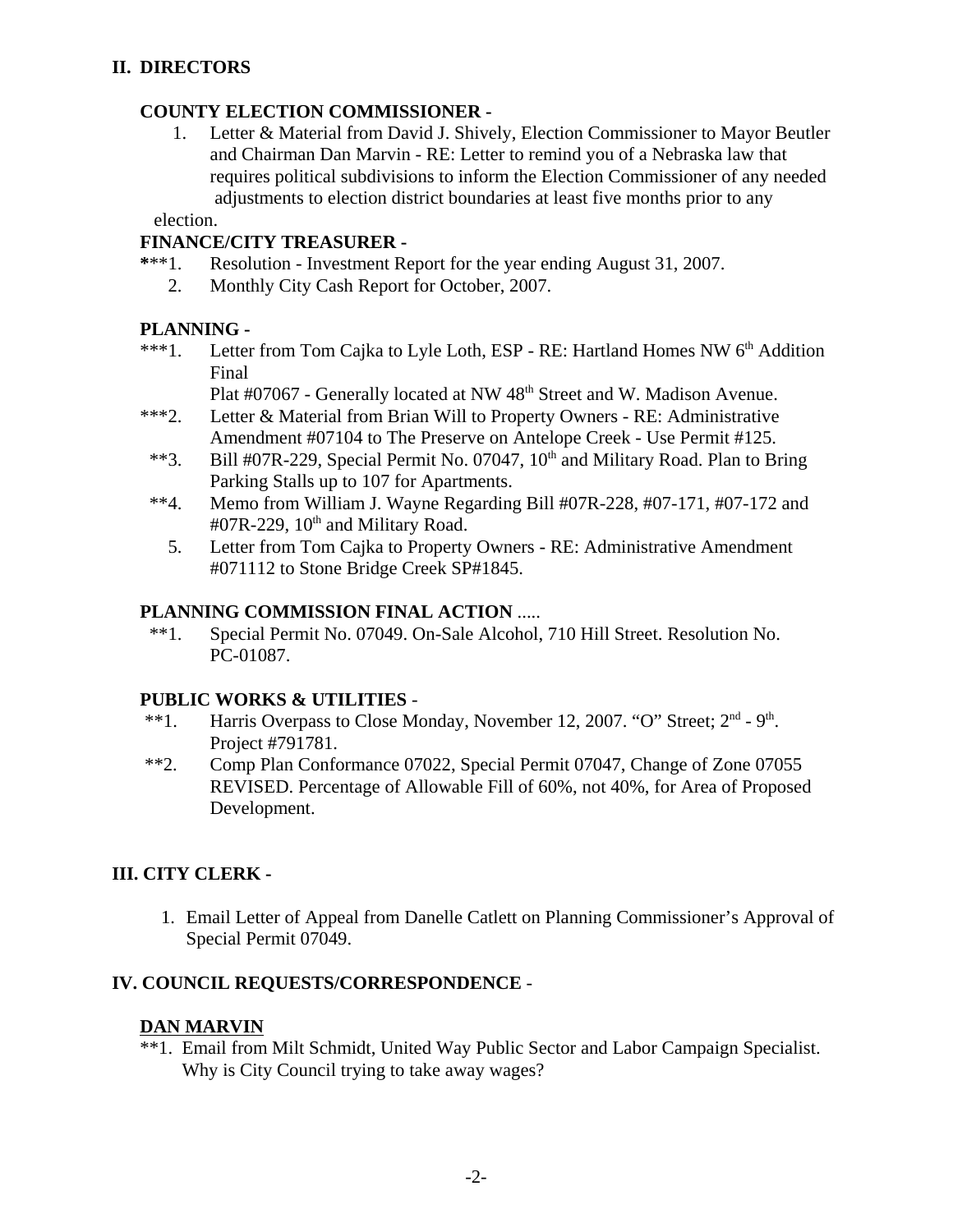# **JOHN SPATZ**

1. E-Mail from Irakli Loladze - RE: Support for the Lincoln Parks & Rec. indoor shooting range.

## **V. MISCELLANEOUS -**

- \*\*\*1. Email from Andrea Dickey RE: LES rate increase.
- \*\*\*2. Letter from Wendy Birdsall, CCE, President, Lincoln Chamber of Commerce RE: Our city living wage ordinance (Council received on 11/05/07 before Formal Council Meeting)
- \*\*\*3. Letter & Material from Diana McGinnis to L. Lynn Rex, Executive Director, League of Nebraska Municipalities - RE: Model Municipal Ordinance (For a Parallel Accounting of Municipal Finances in Constitutional Dollars).
- \*\*\*4. Letter from Glenn D. Johnson, General Manager, Lower Platte South Natural Resources District - RE: North  $10<sup>th</sup>$  Street & Military.
- \*\*\*5. Email from Tammy Hanel RE: Animal Control.
- \*\*6. Letter from Mark A. Brohman, Executive Direction of NE Environmental Trust. Against Proposals 07R-227, 07R-228, 07-171 and 07-172, building in the flood plain.
- \*\*7. Email from Vic Covalt. Reject Jon Camp's attack on the right of all persons to receive a living wage.
- \*\*8. Email from Cookie Wittler. Reject Jon Camp's attack on the right of all persons to receive a living wage.
- \*\*9. Correspondence through InterLinc. Why is Council trying to take wages away from people who do not make enough money to support themselves now? From Milt Schmidt.
- \*\*10. Email from Jeanne Kern. Special Permit 07047 The location, on taking land in the 100-year flood plain and making low cost housing, is terrible. Deny request.
- \*\*11. Email from Robert and Phyllis Narveson. Oppose Bill No. 07r-229, Special Permit 07047. Development is located in the 100 year flood plain.
- \*\*12. Email from Joyce Coppinger. Deny plan approval to build low-income housing in the flood plain along Salt Creek.
- \*\*13. Email from Rosemary Thornton. Vote No on project for building on the 100 year flood plain of Salt Creek.
- \*\*14. Email from Maribeth Milner. Strongly oppose building permanent structure on flood plains.
- \*\*15. Email from Karen Davis. Creekside Village doomed to failure. Do not approve in the flood plain.
- \*\*16a. Email from Bill Wayne. Reconsider request for housing construction on the Salt Creek flood plain.
- \*\*16b. Statement from William J. Wayne, Professor Emeritus, Geology on flood plains.
- \*\*17. Correspondence on Lincoln InterLinc from Bill Crawford. Concerns regarding homeless population in Lincoln.
- \*\*18. Email from David Wasson. Vote against Creekside Village Development, Bill No. 07R-229, Special Permit 07047.
- \*\*19. Email from Mary Rauner. Questions regarding the flood plain housing proposal. Other proposals should have been considered.
- \*\*20. Email from Susan Samson. Opposed to location for proposed Creekside Village.